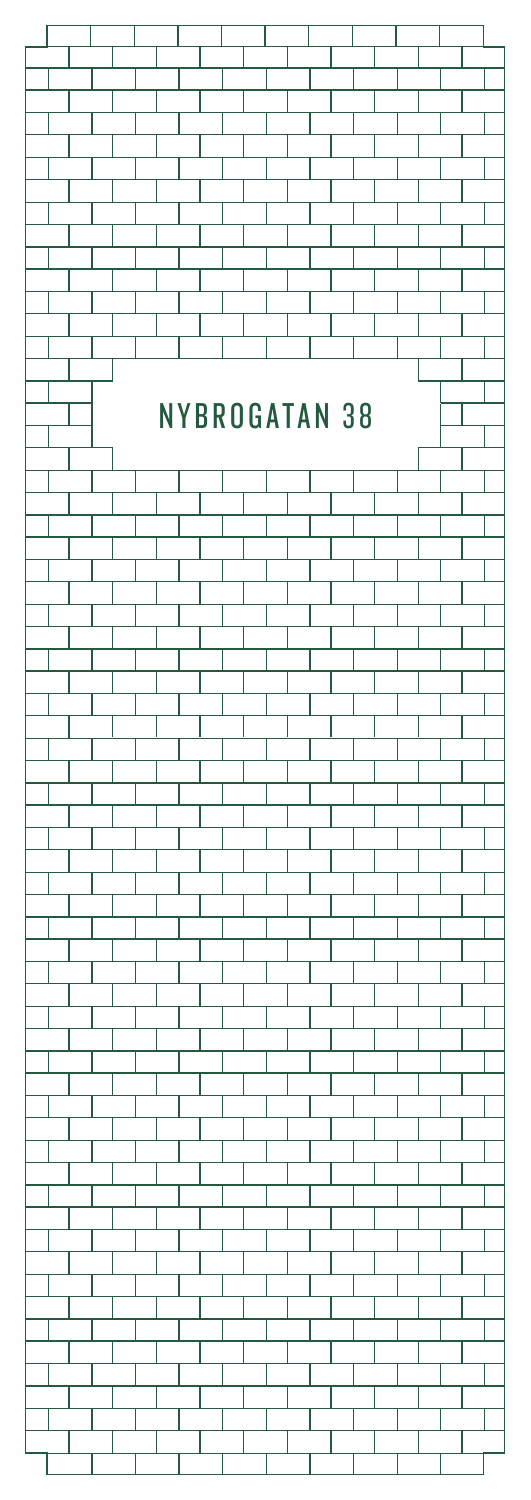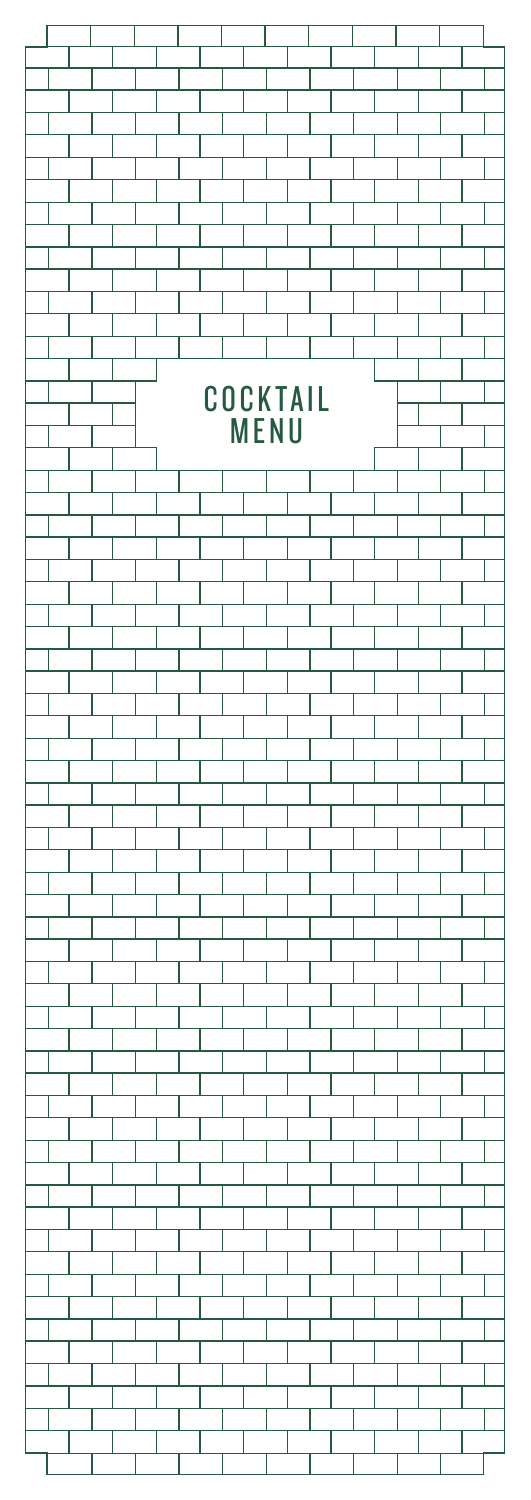# SIGNATURE COCKTAILS

165:-

——————————————————

BITTER PRINCESS Gin, Campari, Jasmine, Lemon

RHUBARB IN LOVE Absolut, Rhubarb, Elderflower, Lemon

PIMP COLADA Plantation Pineapple, Amaro, Sugar, Lime, Coconut

PALOMA 2 Tequila, Mezcal, Maraschino, Grape, Agave, Soda

VIEJO CUBANO Havana Club, Overproof Rum, Y Chartreuse, Lime, Mint, Honey, Cava

### SPRITZ

165:-

——————————————————

CUCUMBER Beefeater, Italicus, Lime, Cucumber, Sugar, Cava

**STRAWBERRY** 

Absolut, Ruinguinguin, Lemon, Strawberry, Sugar, Cava

# GIN & TONICS

155:-

——————————————————

**SWEDISH** Norrbottens Mountain Gin, Elderflower Tonic, Lemon

**ITALIAN** Malfy Gin Rosa, Mediterranean Tonic, Grape

**ASIAN** Roku Gin, Indian Tonic, Ginger

**SCOTTISH** Hendricks, Indian Tonic, Cucumber, Black Pepper

GOD SAVE THE QUEEN Beefeater, Indian Tonic, Lemon

BERGAMOTTO Italicus, Beefeater, Olive Lemonade, Lemon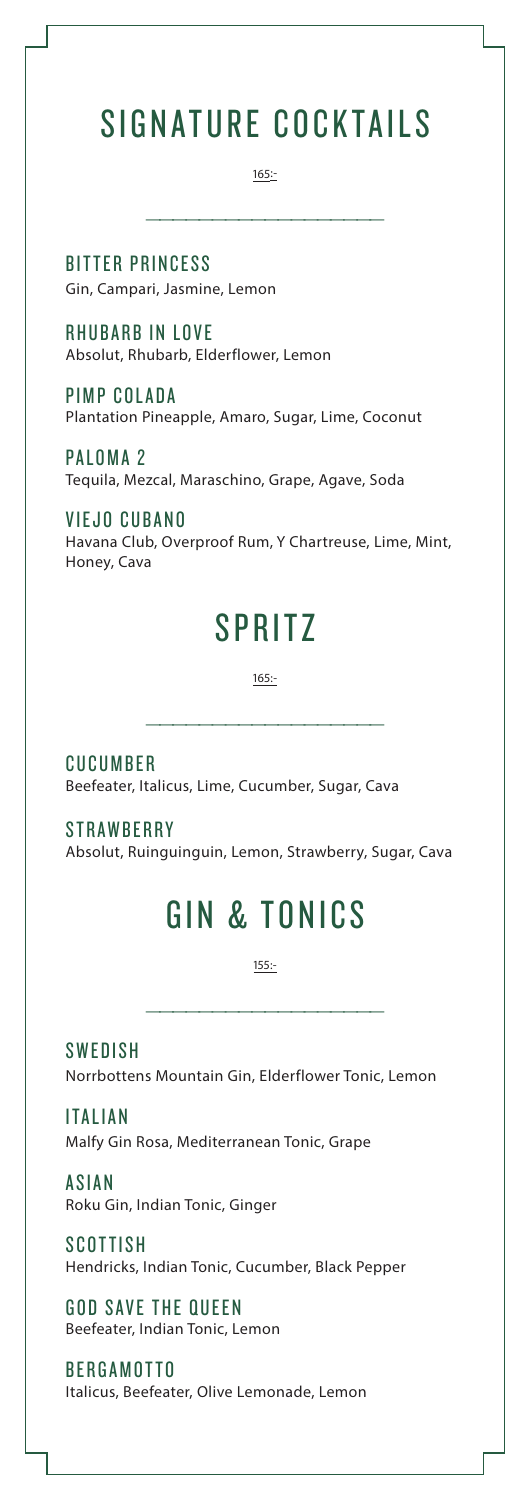# MOCKTAILS

95:-

——————————————————

VIRGIN MOJITO

Mint, Lime, Sugar, N38 Sparkling Water

#### RASPBERRY DREAMS

Ginger Beer, Raspberry Sugar, Lime

# NON-ALCOHOLIC

——————————————————

| Redbull<br>25 cl (Add Vodka For 100 Sek)                | $\overline{55}$ |
|---------------------------------------------------------|-----------------|
| Redbull Sugar Free<br>25 cl                             | $\overline{55}$ |
| <b>Assorted Sodas</b>                                   | $\overline{45}$ |
| Sparkling Water<br>50 cl                                | 42              |
| <b>Freshly Squeezed Juice</b>                           | 75              |
| Lemonade<br>Ginger, Cranberry, Raspberry or Mint        | 75              |
| Leitz, Eins, Zwei, Zero Sparkling Riesling<br>0 % 25 cl | 95              |
| Leitz, Eins, Zwei, Zero Riesling<br>$0\%$               | 65/245          |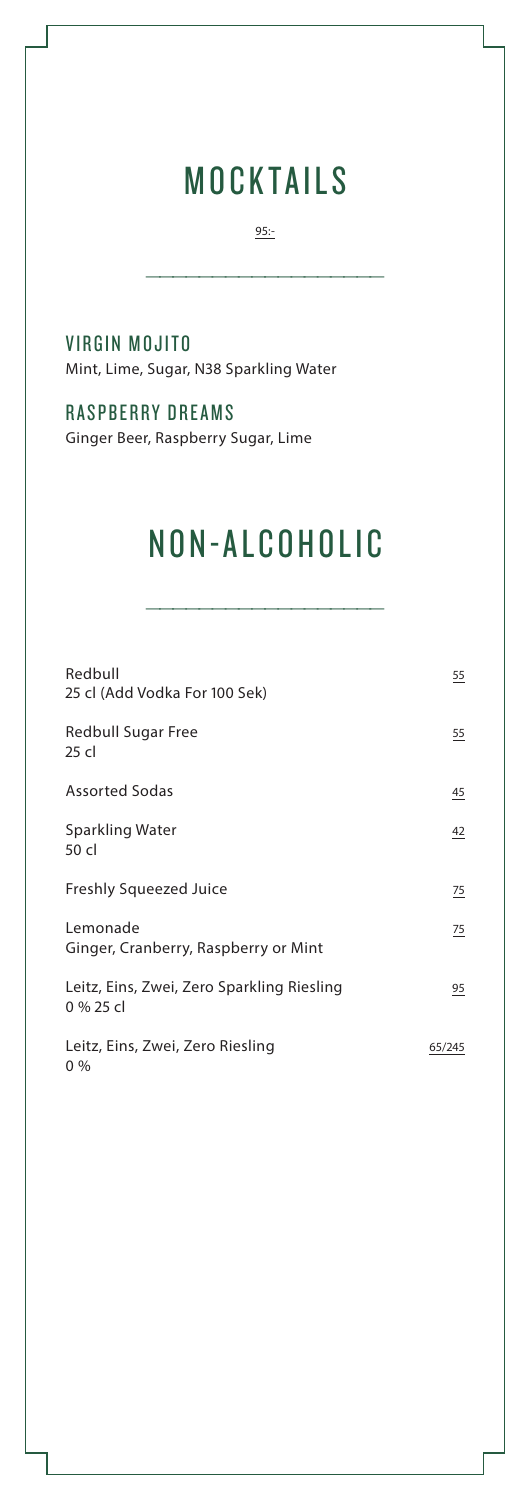# **BEERS**

——————————————————

| <b>DRAUGHT BEER</b><br>Melleruds Utmärkta Pilsner<br>Pilsner 4,5 % | 76 |
|--------------------------------------------------------------------|----|
| Gotlands Bryggeri Sleepy Bulldog<br>Pale Ale 4,8 %                 | 84 |
| OMAKA A.K.A.I.P.A<br>IPA 6,2 %                                     | 92 |
| <b>Mariestad Continental</b><br>Lager 4,2 %                        | 76 |
| <b>BOTTLED BEERS &amp; CIDER</b>                                   |    |
| Sakiskiu Alus Bready Rye Ale<br>Rye Ale 5,2%                       | 79 |
| Pilsner Urquell<br>Pilsner 4,4%                                    | 85 |
| Menabrea Bionda<br>Lager $4,8\%$                                   | 80 |

 $Sol$ Lager 4,5% Paulaner 95 Hefe-Weissbier 5,5% Stockholm Brewing Hallon Sour 95 Berliner Weisse 4,2% Omaka Peppar Peppar **95** Pils 5,7% Brutal Brewing Mad Canary 65 Session IPA 3,5% Galipette Apple Cider 85

## NEAR BEERS

——————————————————

Melleruds Non Alcoholic 65 Pilsner 0,5 %

Cider 4,5%

Sleepy Bulldog Easy Rider 60 India Pale Ale 0,4 %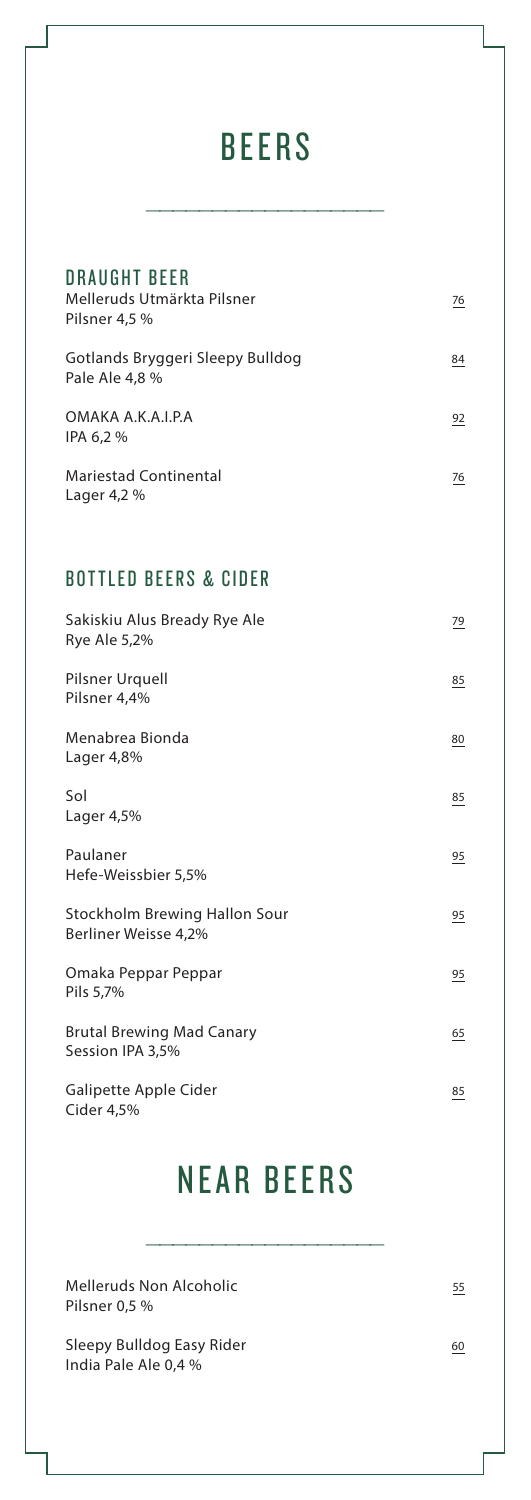# PREMIUM CLASSICS

195:-

——————————————————

GREY GOOSE MARTINI Grey Goose, Vermouth, Lemon

MANHATTAN Woodford Reserve, Antica Formula, Bitters

SAZERAC Christian Drouin Calvados, Woodford Rye, Absinthe, Sugar

### HOT & COLD!

165:-

——————————————————

IRISH COFFEE Jameson, Coffee, Brown Sugar, Cream

ESPRESSO MARTINI Vodka, Kahlua, Espresso, Sugar

96:-

——————————————————

HOT SHOT Liquor 43, Coffee, Cream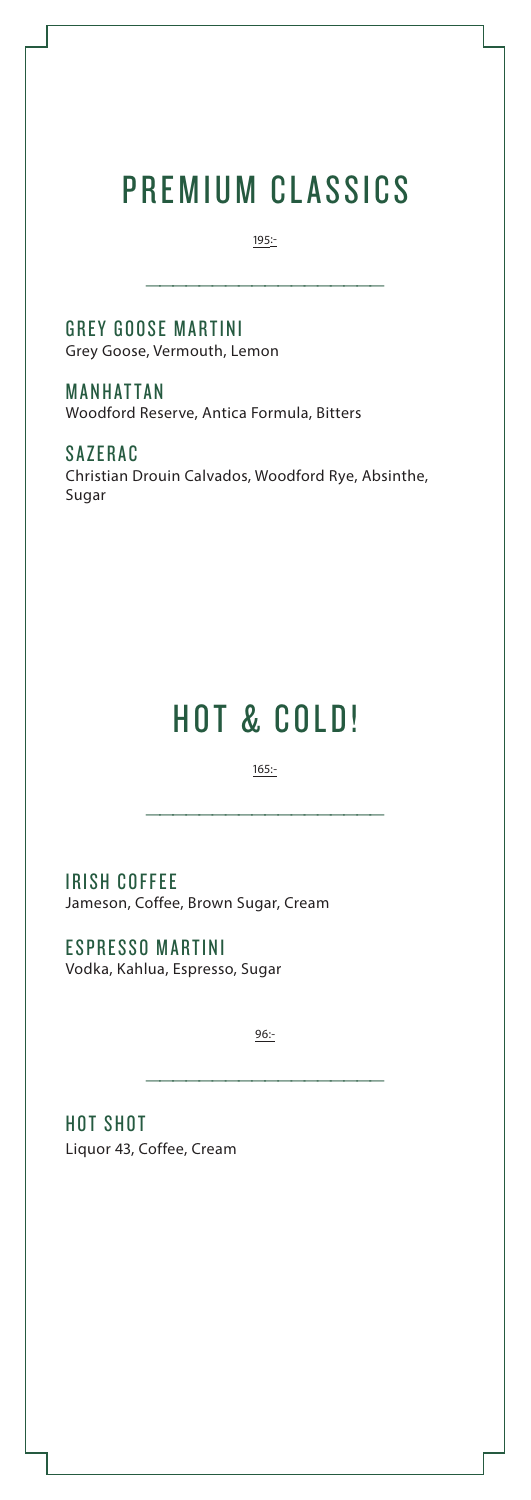# **SPIRITS**

Price per centiliter

——————————————————

| <b>AKVAVIT</b><br>O.P. Anderson, Sweden<br>Skåne, Sweden<br>Hallands Fläder, Sweden<br>Lysholm Linie, Norway                                                                                                                                                                                             | 25<br>25<br>25<br>25                                           |
|----------------------------------------------------------------------------------------------------------------------------------------------------------------------------------------------------------------------------------------------------------------------------------------------------------|----------------------------------------------------------------|
| VODKA<br>Absolut, Sweden<br>Purity, Sweden<br>Grey Goose, France<br>Zubrówka, Poland                                                                                                                                                                                                                     | 26<br>34<br>36<br>29                                           |
| GIN<br>Hernö, Sweden<br>Norrbottens Destilleri Mountain Dry Gin, Sweden<br>The Illusionist Dry Gin, Germany<br>Knut Hansen Dry Gin, Germany<br>Roku, Japan<br>Le Tribute, Spain<br>Malfy Gin Rosa, Italy<br>Hendrick's, Scotland<br>Mermaid Pink Gin, England<br>Beefeater, England<br>Plymouth, England | 38<br>28<br>44<br>44<br>28<br>36<br>32<br>36<br>36<br>26<br>28 |
| GRAPPA<br>Nardini Aquavite, Italy<br>Nardini Riserva, Italy                                                                                                                                                                                                                                              | 38<br>42                                                       |
| <b>COGNAC &amp; BRANDY</b><br>Delamain Pale & Dry, France<br>Martell VS, France<br>Martell Cordon Bleu, France<br>Torres 10 Imperial Brandy, Spain<br>CALVADOS                                                                                                                                           | 48<br>32<br>68<br>30                                           |
| <b>Boulard Grand Solange, France</b><br>Christian Drouin Pale & Dry, France<br>Lecompte 12 ans, France                                                                                                                                                                                                   | 32<br>43<br>62                                                 |
| RHUM<br>Ron Antigua Diplomatico 12 Años, Venezuela<br>Plantation Fancy Pineapple, Barbados<br>Plantation XO 20th, Barbados<br>Havana Club 7 años, Cuba<br>Gosling's Black Seal, Bermuda<br>Ron Zacapa 23 años, Guatemala<br>Pusser's Nelson's Blood 15 years, Guyana<br>Pusser's British Navy, Guyana    | 39<br>34<br>42<br>28<br>28<br>48<br>54<br>38                   |